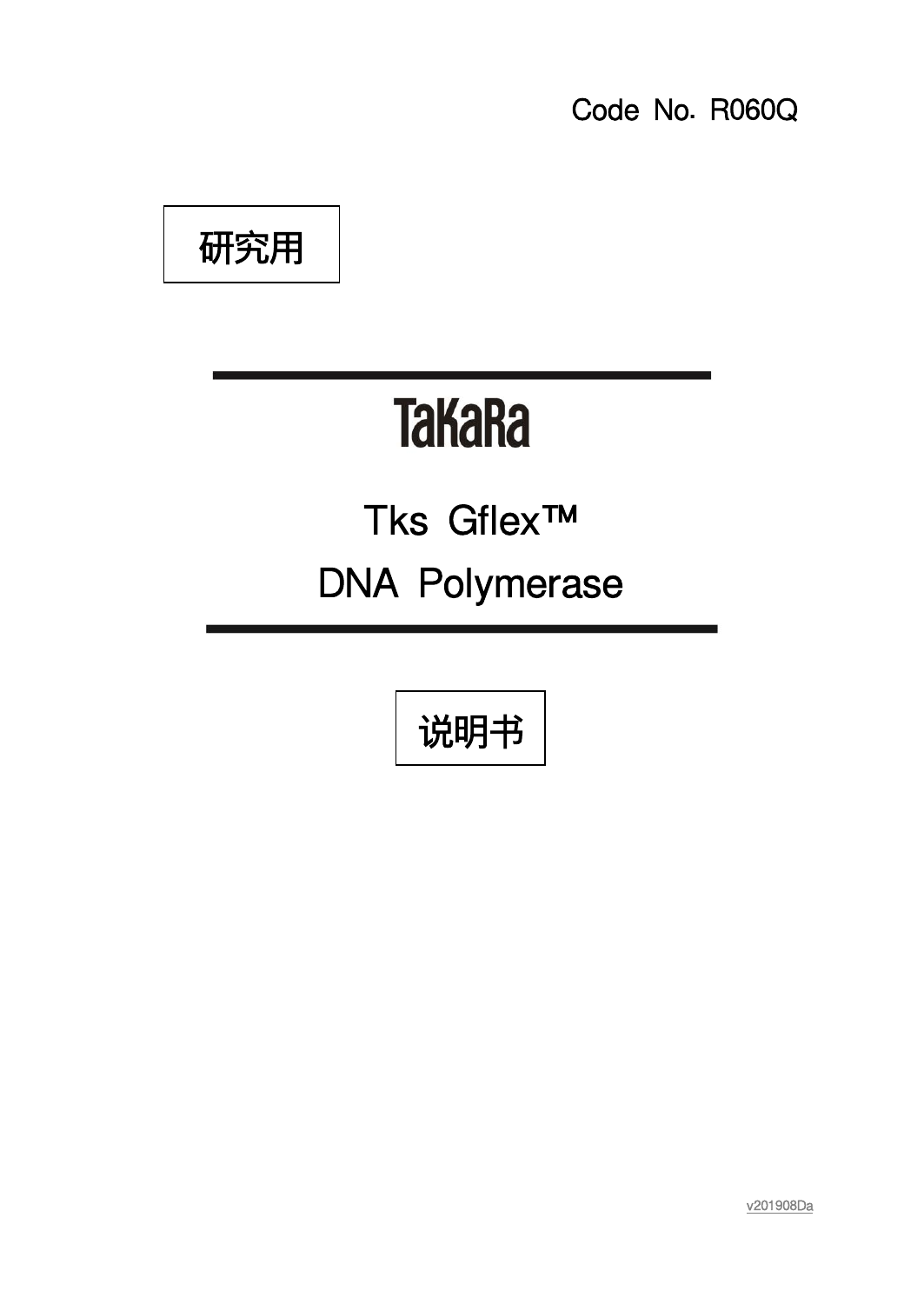目 录

| 容<br>内                           | 页 码            |
|----------------------------------|----------------|
| )制品说明                            |                |
|                                  |                |
| 制品内容                             | 1              |
| 存<br>保                           | 1              |
| 操作流程                             | 1              |
| )关于模板                            | $\overline{2}$ |
| 参数优化                             | 3              |
| ● 扩增产物的 Agarose Gel 电泳、克隆        | 4              |
| Troubleshooting                  | 4              |
| Tks Gflex DNA Polymerase 的特点和实验例 | $\overline{4}$ |
| 关联产品                             | 9              |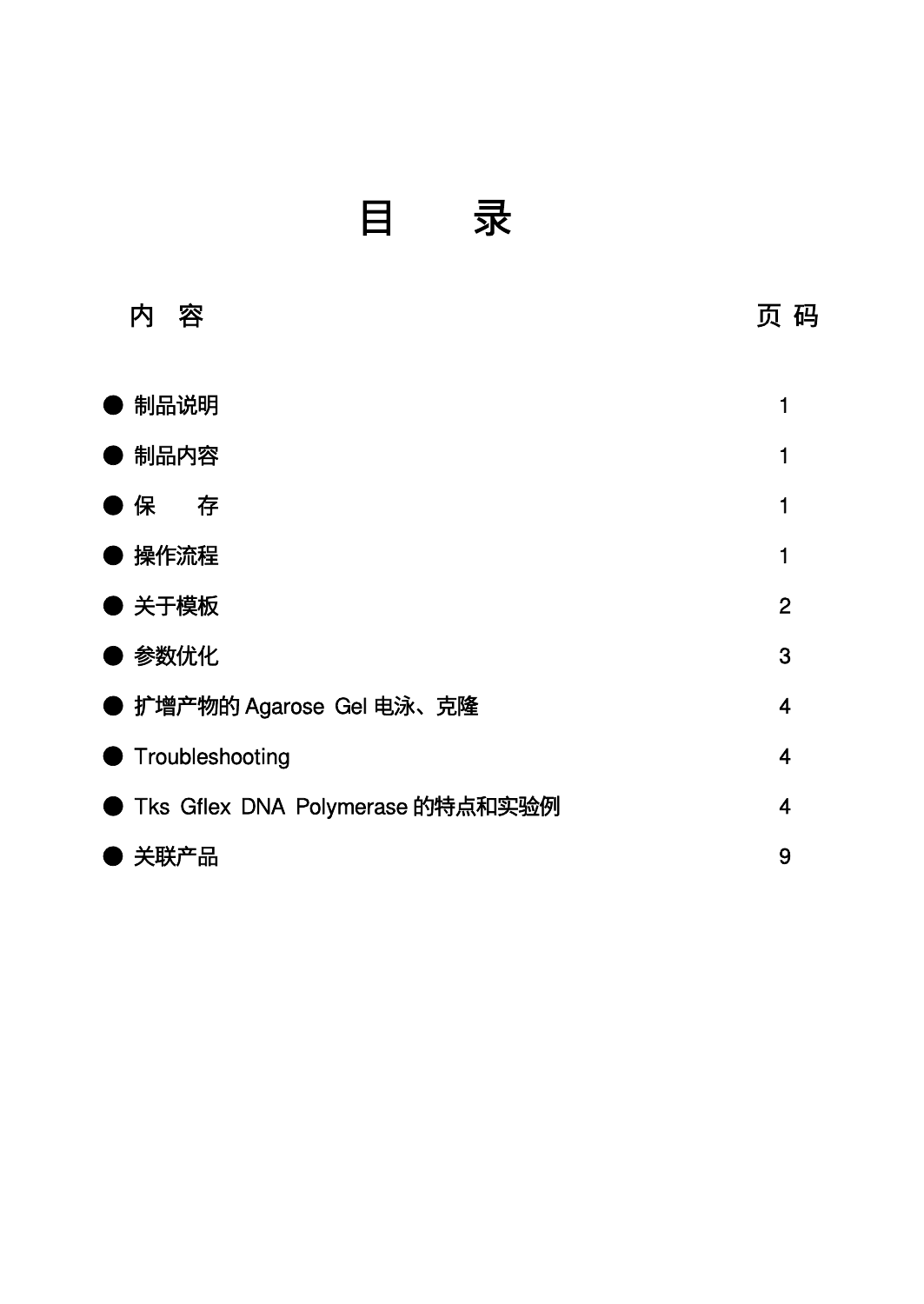#### ● 制品说明

本制品是源于Thermococcus sp.高保真聚合酶的改良型PCR酶。具有α型DNA聚合酶特有的高保真性和优 良的扩增性,可以有效抑制非特异性扩增。制品中添加了Takara特别开发的延伸因子和新开发的特异性促 进因子,可以对宽广的模板量进行快速、高特异性扩增。对于常规DNA聚合酶难以扩增的高GC含量或高AT 含量序列,也可以进行有效扩增。此外,反应缓冲液中含有PCR反应的阻害物吸收成分和扩增增强因子,对 粗提样品也可以进行高效的PCR扩增。

本制品添加了常温下能抑制 DNA 聚合酶活性和 3'→5'核酸外切酶活性的单克隆抗体,适用于 Hot Start PCR。

#### **● 制品内容 (50 µl 反应×40 次量)**

| Tks Gflex DNA Polymerase $(1.25 \text{ U}/\mu\text{I})^{*1}$ | 50 U (40 µl) |
|--------------------------------------------------------------|--------------|
| 2 × Gflex PCR Buffer ( $Mg^{2+}$ , dNTP plus) <sup>*2</sup>  | 1 ml         |

\*1:酶贮存溶液

| $50 \, \text{m}$ M | Tris-HCl $($ pH8.2, $4^{\circ}$ C) |
|--------------------|------------------------------------|
| $50 \, \text{m}$ M | NaCl                               |
| $0.1$ mM           | <b>FDTA</b>                        |
| 1 mM               | <b>DTT</b>                         |
| $0.1\%$            | Tween 20                           |
| $0.1\%$            | $NP-40$                            |
| 50%                | Glycerol                           |

活性定义

用活性化的大马哈鱼精子 DNA 作为模板/引物, 在 74℃, 30 分钟内, 摄入 10 nmol 的全核苷酸为酸 性不溶物的活性定义为 1 个活性单位 (U) 。

 $*2$ : Mg<sup>2+</sup>浓度为 2 mM, dNTP 浓度各 400  $\mu$  M。

#### ● 保 存

-20℃

#### ● 操作流程

按照下列组分配制PCR反应液

| 试剂                                                         | 使用量              | 终浓度                    |
|------------------------------------------------------------|------------------|------------------------|
| $2 \times$ Gilex PCR Buffer (Mg <sup>2+</sup> , dNTP plus) | $25 \mu$         | $1 \times$ $*1$        |
| primer 1                                                   | $10-15$ pmol     | $0.2 - 0.3 \mu M^{*2}$ |
| primer 2                                                   | $10-15$ pmol     | $0.2 - 0.3 \mu M^{*2}$ |
| Template                                                   | $<$ 500 ng       |                        |
| Tks Gflex DNA Polymerase $(1.25 \text{ U}/\mu\text{I})$    | -u l             | 1.25 $U/50$ µ          |
| 灭菌水                                                        | up to 50 $\mu$ 1 |                        |

注: 酶等各种试剂在配制前请于冰上放置。

 $*1$ : Mg<sup>2+</sup> 1 mM, dNTP  $\leq$  200 µM

\*2: 扩增 10 kb 以上的长片段时,以终浓度 0.2 μM 进行反应。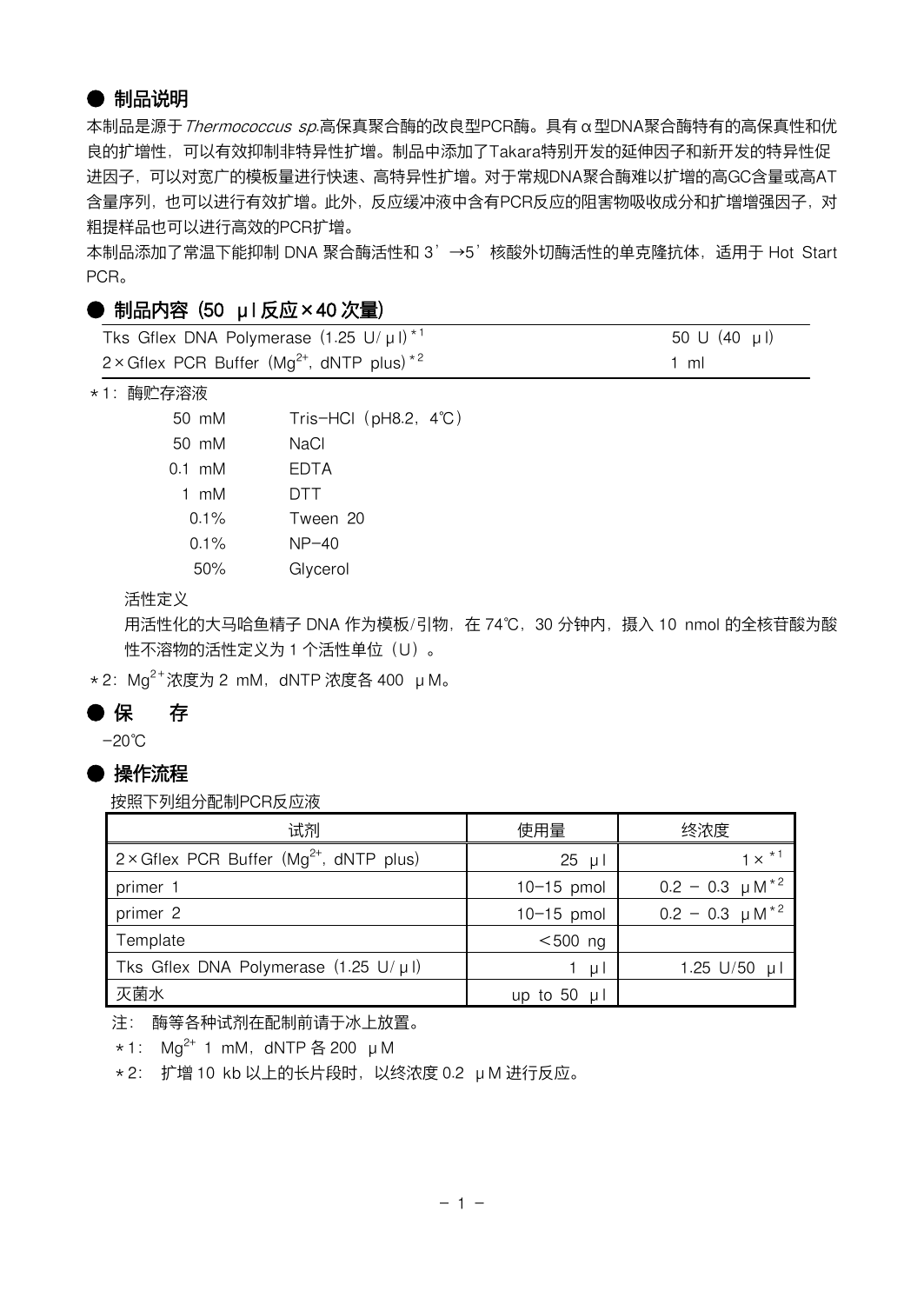PCR 反应条件 [3 step PCR] 94℃ 1 min <sup>\*1</sup> 98℃ 10 sec 55 or 60℃ \*2 15 sec 30 cycles 68℃ \*3  $30$  sec/kb 或 [2 step PCR] 94℃ 1 min <sup>\*1</sup> 98℃ 10 sec 68℃ 30 sec/kb \*4 \*1:扩增富含GC序列或长片段时,推荐进行94℃ 1 min预变性反应。 \*2:引物的Tm值(按照下面公式※计算)为55℃以上时→退火温度设定为60℃; Tm值为55℃以下时→退火温度设定为55℃。 ※Tm值的计算方法:Tm(℃)=[(A、T数)×2]+[(C、G数)×4]-5 \*3:进行3 step PCR反应时,也将延伸温度设定为68℃。 \*4:对粗提样品进行扩增时,延伸时间设定为1 min/kb。 **◆ PCR反应条件的选择** ·扩增10 kb以下DNA片段时,请先尝试3 step PCR。 30 cycles

- ·对富含 GC 序列模板或扩增 10 kb 以上 DNA 片段时,推荐使用 2 step PCR。
- ·无扩增产物或出现 Smear、非特异性扩增产物时,请参考 Troubleshooting 内容进行调整。

#### ● 关于模板

(1)推荐使用的模板量如下。

|            | (长链扩增时)                                 |
|------------|-----------------------------------------|
| 人基因组DNA    | $5 \sim 500$ ng (100 $\sim 500$ ng)     |
| 大肠杆菌基因组DNA | 100 pg $\sim$ 200 ng (10 $\sim$ 200 ng) |
| 质粒DNA      | 10 pg $\sim$ 10 ng (1 $\sim$ 10 ng)     |
| cDNA       | $25~10$ ng (250 $~10$ ng)               |

亚硫酸氢盐处理后的含有尿嘧啶的 DNA 为模板时不能使用本制品。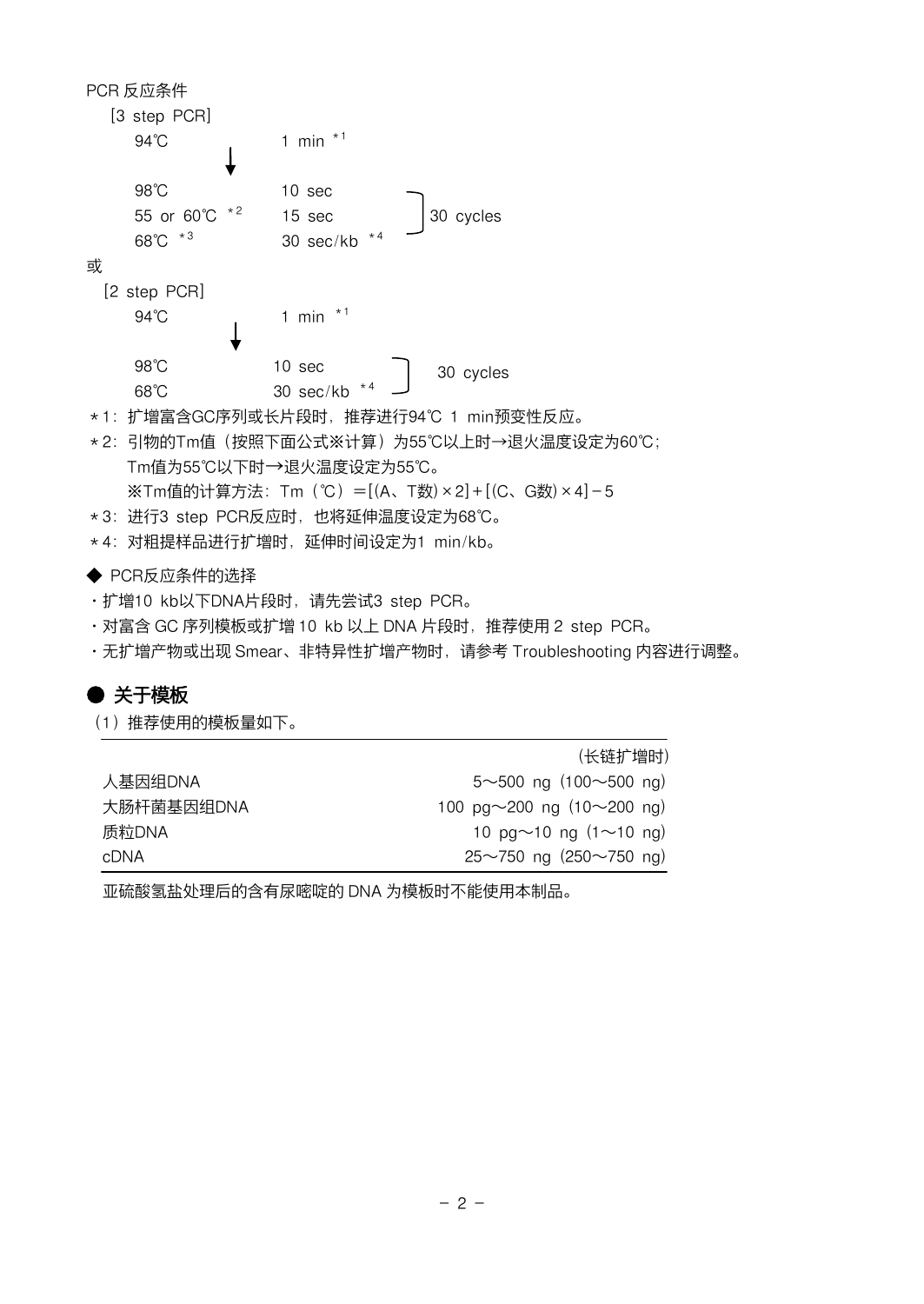(2)使用生物材料等提取液进行 PCR 时,按照以下方法配制提取液。

【Proteinase K提取方法】

生物材料\*1 提取Buffer 100 μl Proteinase K 1 μl (Code No. 9034) 60℃ 5 min 98℃ 2 min 室温轻微离心 取≤2.5 μl上清\*2作为模板进行PCR反应 (50 μl) 【alkali热提取方法】 生物材料\*1 50 mM NaOH 180 μl Vortex搅拌 95℃ 10 min 1 M Tris-HCI (pH8.0) 20 μl Vortex搅拌 室温轻微离心 取≤2.5 μl上清\*2作为模板进行PCR反应 (50 μl) \*1:加入生物材料的标准量 ·小鼠尾≤ 2 mm  $\cdot$ 小鼠耳 \ 5 mm<sup>2</sup>  $\cdot$  小鼠脏器  $\leqslant$  30 mm<sup>3</sup> • 植物叶  $\leq 5$  mm<sup>2</sup> 20 mM Tris-HCI (pH8.0) 100 mM NaCl 5 mM EDTA 0.1% SDS

\*2:需要保存时,请将上清转移到新Tube中,于-20℃保存。用于PCR反应前,室温下充分融解,确认 没有沉淀再作为模板使用。

#### ● 参数优化

为了发挥Tks Gflex DNA Polymerase的最大性能、获得良好的PCR扩增结果,有必要设定适宜参数。

(1)引物设计

引物最好利用专业引物设计软件 (OLIGO Primer Analysis Software等) 进行设计, 选择适宜引物序列。 【扩增片段≤10 kb时】

一般引物长度为20~25 mer即可获得良好的扩增,当引物Tm值在55℃以上,或引物长度在25 mer以上, 可进一步提高PCR反应的成功率。

【扩增片段>10 kb时】

建议引物Tm值在65℃以上,引物长度为25~35 mer,设计引物时3'端的GC含量不要过高。

【目的基因富含GC序列时】

建议引物的Tm值在60℃以上。

使用Tks Gflex DNA Polymerase时, 避免使用含次黄嘌呤核苷碱基 (Inosine) 的引物。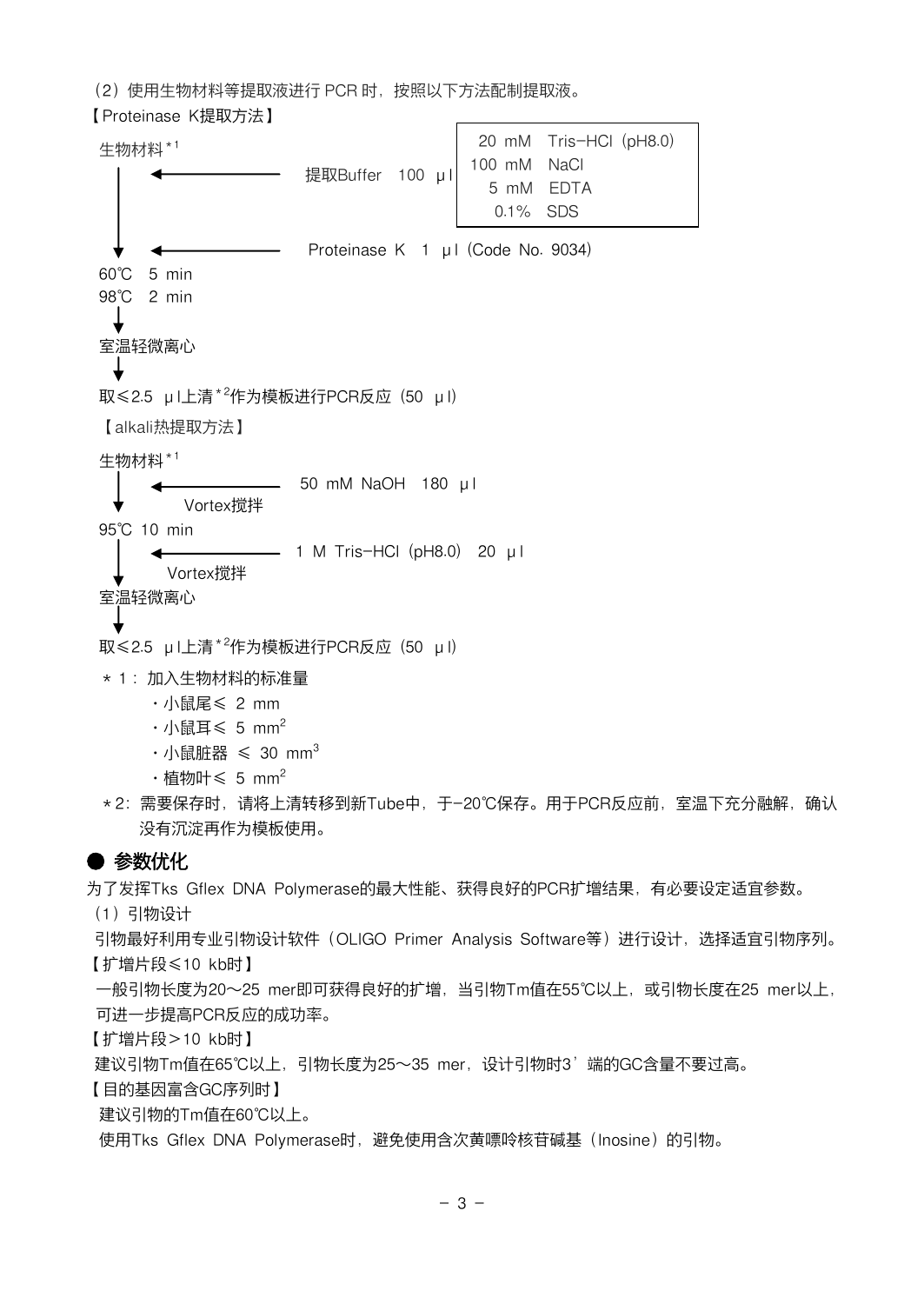(2)  $dNTP=Ma^{2+}$ 

2× Gflex PCR Buffer含有反应适宜的Mg<sup>2+</sup>和dNTP,使反应液的配制更简单。由于dNTP具有螯合作用, dNTP浓度过高就会使实际参与反应的Mg<sup>2+</sup>浓度下降。另外,使用Tks Gflex DNA Polymerase时, 不能 用dUTP代替dTTP。

#### **● 扩增产物的 Agarose Gel 电泳、克隆**

(1)扩增产物的 Agarose Gel 电泳

使用 Tks Gflex DNA Polymerase 的 PCR 扩增产物进行电泳时,建议使用 TAE Buffer。使用 TBE Buffer 会导致电泳带扩散,不能获得清晰的、良好的电泳结果。

(2)扩增产物的克隆

使用 Tks Gflex DNA Polymerase 获得的 PCR 扩增产物大部分为平滑末端, 因此可 (必要时进行磷酸化 反应)克隆于平滑末端载体中。将 PCR 产物克隆于平滑末端载体时请使用 Mighty Cloning Reagent Set (Blunt End) (Code No. 6027)。将 PCR 产物克隆于 T-vector 时, 需要先在 PCR 产物 3'末端添加"A" 碱基,进行 TA 克隆时请使用 Mighty TA-cloning Reagent Set for PrimeSTAR(Code No. 6019)。

(3)限制酶处理时

对扩增产物进行限制酶处理时,需要进行苯酚/氯仿抽提或使用NucleoSpin Gel and PCR Clean-Up (Code No. 740609.50/.250)等除去蛋白质。特别是使用3'-未端突出的限制酶时(例如Pst I等),如果 Tks Gflex DNA Polymerase残留3'→ 5'外切酶活性,在限制酶处理中会将3'-突出末端切掉。

| 现象                 | 问题点     | 对策                            |  |
|--------------------|---------|-------------------------------|--|
|                    | 引物 Tm 值 | 参考: 参数优化(1)引物设计               |  |
|                    | 退火温度    | 每间隔 2℃降低温度                    |  |
| 无扩增产物              | 引物浓度    | 以终浓度 0.3 μM 进行 PCR 反应         |  |
| 扩增效率低              | 延伸时间    | 以1 min/kb延伸                   |  |
|                    | 循环圈数    | 设定为 35~40 cycles              |  |
|                    |         | 使用适量的模板 DNA;                  |  |
|                    | 模板纯度和量  | 减少粗提样品的使用量;                   |  |
|                    |         | 提高 DNA 的纯度。                   |  |
| PCR反应条件<br>引物 Tm 值 |         | 3 step PCR反应时, 可尝试2 step PCR  |  |
|                    |         | 参考:参数优化(1)引物设计                |  |
| 出现杂带或              | 退火温度    | 每间隔 2℃上升温度至 63℃;              |  |
| Smear              |         | 引物 Tm 值在 50℃以下时,尝试使用 50℃~55℃。 |  |
|                    | 酶量      | 将酶的加入量减少为标准使用量的一半             |  |
|                    | 引物浓度    | 以终浓度 0.2 μM 进行 PCR 反应         |  |
|                    | 循环圈数    | 设定为 25~30 cycles              |  |
|                    | 模板纯度    | 提高 DNA 的纯度                    |  |

#### **Troubleshooting**

#### ● Tks Gflex DNA Polymerase 的特点和实验例

#### A. 高反应成功率

Tks Gflex DNA Polymerase含有能提高反应液中酶的特异性促进因子,对于通常难以扩增的AT rich或GC rich的目的片段,也可以获得高成功率的扩增。特别是10 kb以下的目的片段使用20-25 mer的引物,普通 的3 step PCR反应条件,就能得到高特异性的PCR扩增结果。另外,GC rich难扩增的序列或超过10 kb 的长片段的扩增,使用2 step PCR可提高成功率。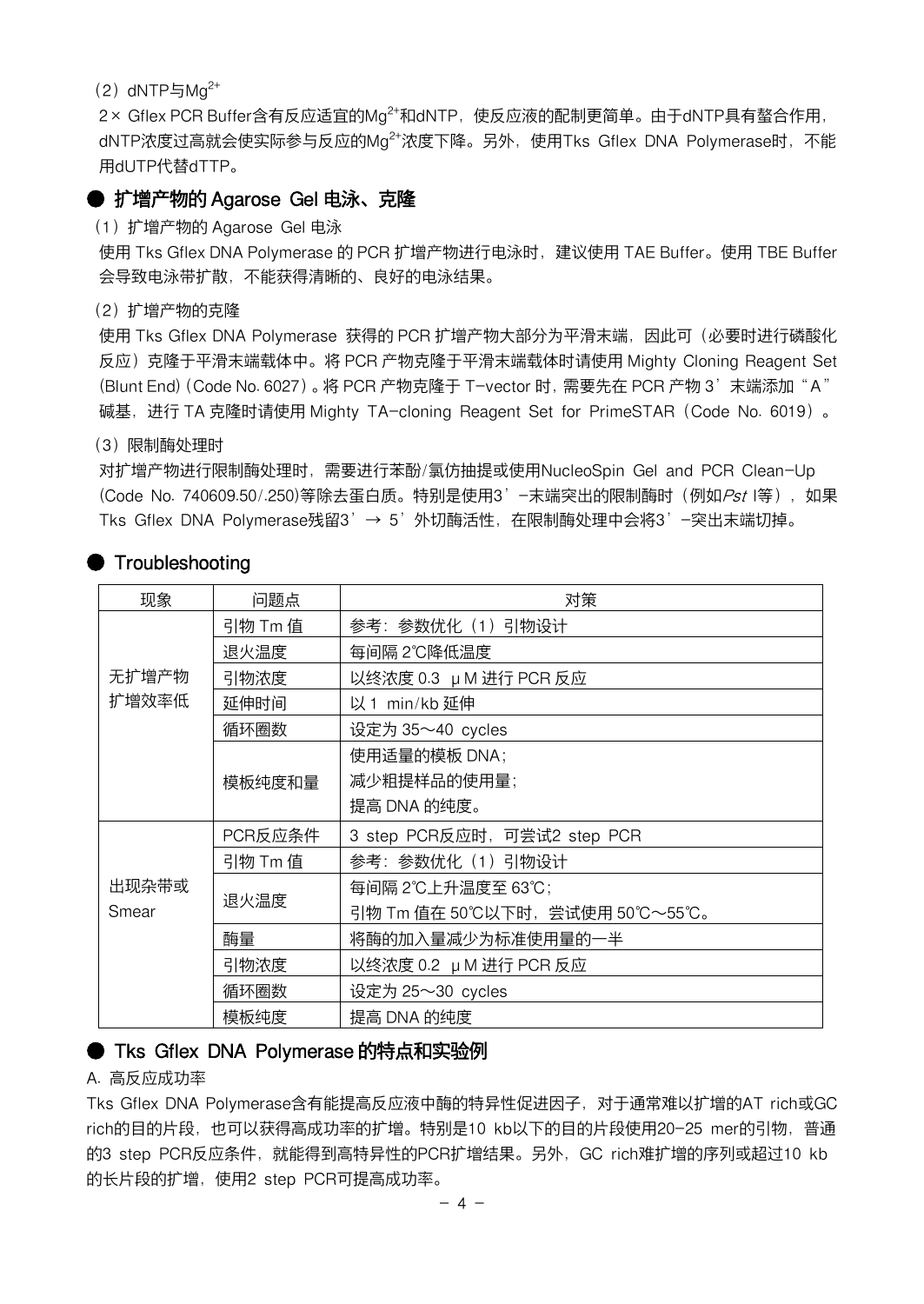1)使用3 step PCR条件扩增各种大小和GC含量不同的目的片段

对于2 step PCR中难以扩增的小于1 kb的目的片段, 以及使用2 step PCR法不能进行特异性扩增的GC rich片段或长片段,使用推荐的3 step PCR都能得到特异性扩增。



2)以人基因组DNA为模板,对涵盖了不同基因的目的片段(约10 kb), 按照各酶推荐的条件进行扩增, 比较其扩增成功率。

Tks Gflex DNA Polymerase对于10种目的基因都有扩增,能得到比其他公司特异性更高的结果。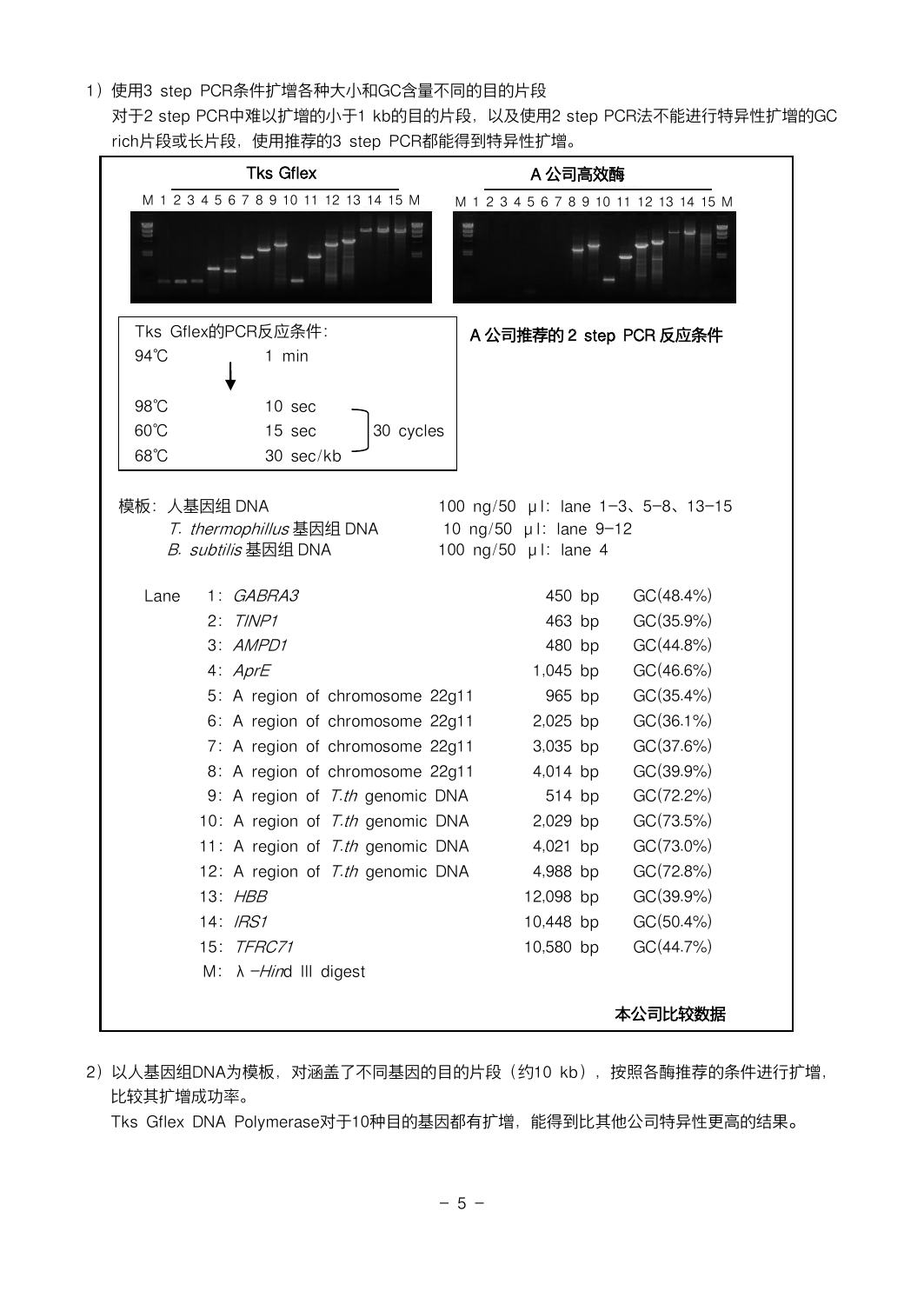

#### B. 反应灵敏度与模板使用量的适用范围

有校正活性的α型PCR酶容易受到反应液中核酸量的影响,因此,以cDNA为模板进行扩增比较困难。但Tks Gflex DNA Polymerase由于酶经过改良并含有特别开发的延伸因子,对模板的使用范围变得更宽,以cDNA 为模板也可以进行高效PCR扩增。

使用各种浓度HL60细胞来源total RNA进行反转录反应后获得的cDNA作为模板,使用各酶推荐的反应条件 进行transferrin receptor(TFR)4 kb基因的扩增,比较反应灵敏度和模板量的使用范围。

Tks Gflex DNA Polymerase对模板cDNA在宽广的浓度范围内有很好的扩增, 说明此酶具有良好的反应灵 敏度及宽广的模板添加量范围。



#### C. 延伸性

Tks Gflex DNA Polymerase通过酶的改良及含有特别开发的延伸因子,有着卓越的延伸能力。已确认以人 基因组DNA及大肠杆菌基因组DNA为模板时在0.5~30 kb有很好的扩增(扩增片段长度≤10 kb, 3 step PCR;扩增片段长度>10 kb,2 step PCR)。λ DNA作为模板时能扩增获得40 kb片段。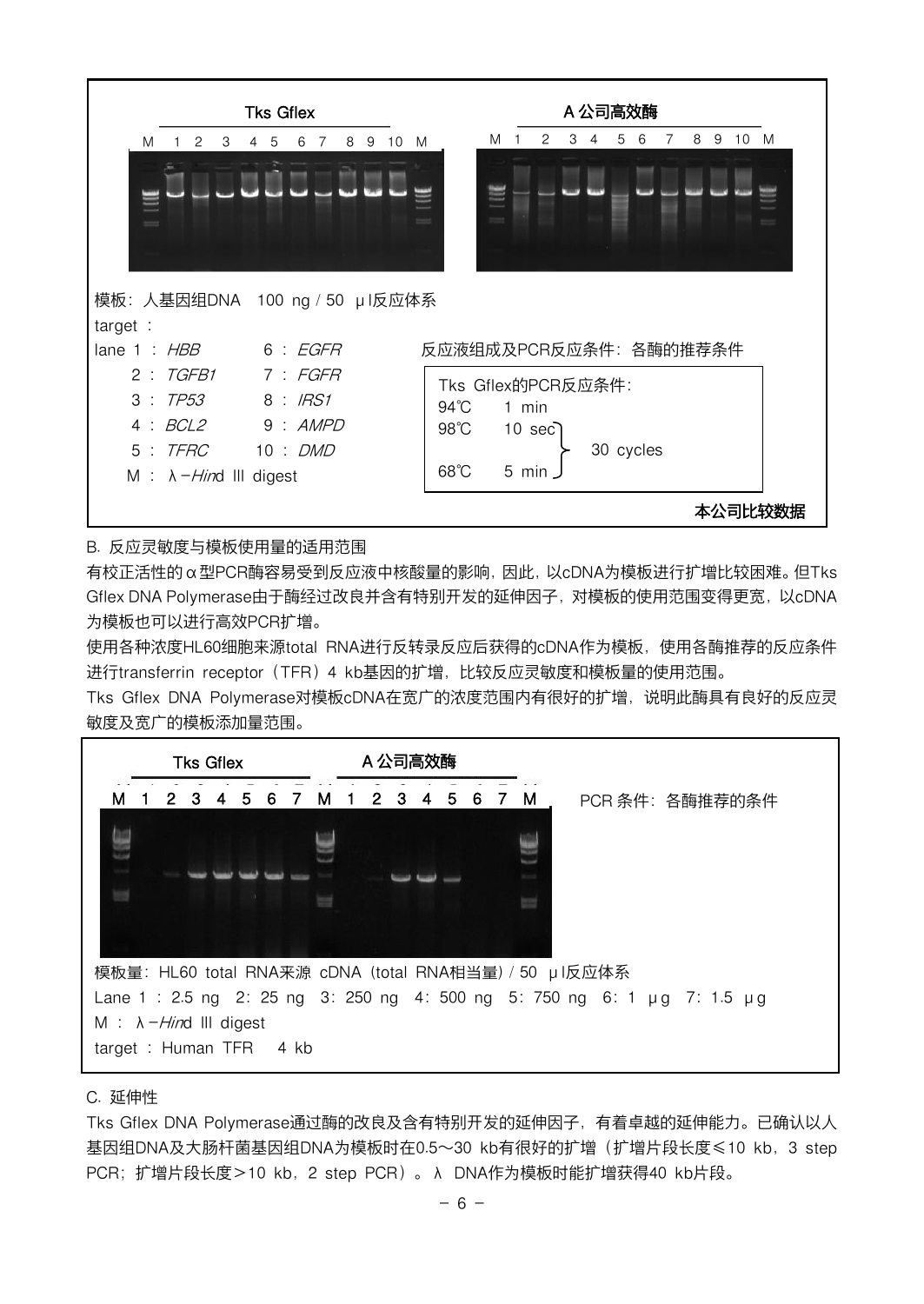| 模板                                          | 人基因组 DNA(100 ng/50 $\,$ µ l 反应体系) $\,$ | E. coli 基因组 DNA(10 ng/50 µ l 反应体系)        |
|---------------------------------------------|----------------------------------------|-------------------------------------------|
| M<br>$\overline{2}$<br>4 5<br>6 7<br>3<br>1 | M 1 2 3<br>8<br>9 10 11 12 M           | 4 5<br>6<br>7 M                           |
|                                             |                                        |                                           |
| 扩增片段长度                                      | 扩增片段长度                                 |                                           |
| 1: 2.5 kb<br>Lane                           | 7: 12 kb<br>Lane                       | 1:2kb                                     |
| 2:<br>$1$ $kb$                              | 8: 15 kb                               | 2:4kb                                     |
| 3:<br>2 kb                                  | 9: 20 kb                               | 3:6kb                                     |
| 4:<br>4 kb                                  | 10: 24 kb                              | 4:8kb                                     |
| 5:<br>6 kb                                  | 11: 27 kb                              | 5: 10 kb                                  |
| $6: 8.5$ kb                                 | 12: 30 kb                              | 6: 20 kb                                  |
|                                             | M: $\lambda$ -Hind III digest          | 7: 30 kb<br>M: $\lambda$ -Hind III digest |
|                                             |                                        |                                           |

本酶使用了特别开发的延伸因子,对长片段扩增可达到 30 sec/kb。

#### D. 对粗提样品进行扩增

因为Tks Gflex DNA Polymerase反应液中含有吸收阻害物的成分及增强扩增能力的成分,因此对于粗提样 品也有很好扩增。

#### 1)小鼠尾的DNA提取及PCR扩增

用约1 mm小鼠尾的前端,按照alkali热提取法和Proteinase K提取法进行DNA提取。取部分离心后的上清 进行25 μl PCR反应。使用粗提样品反应时,按照推荐的1 min/kb的延伸时间进行小鼠*Raver2*基因的PCR 扩增(约1 kb),获得了良好的扩增结果。

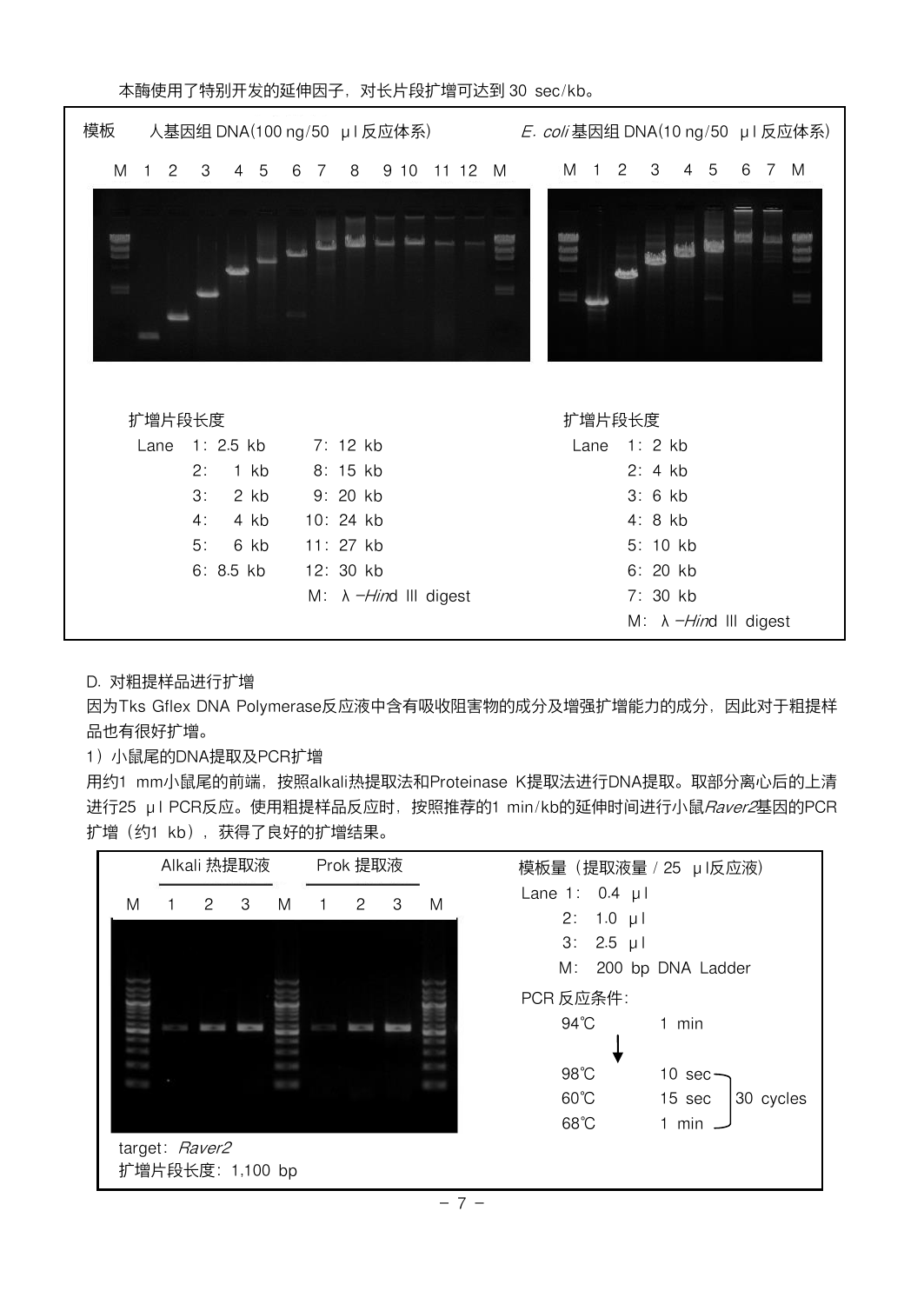#### 2)番茄叶的DNA提取及PCR扩增

取直径2 mm的番茄叶,按照Alkali热提取法和Proteinase K提取法进行DNA提取。取部分离心后的上清进 行25 μl PCR反应。按照粗提样品推荐的1 min/kb延伸时间进行cox1基因的PCR扩增(约1 kb),确认得 到良好的扩增结果。



#### E. 保真性

以富含GC序列并容易发生碱基突变的 Thermus thermophilus HB8 genomic DNA为模板,随机选取10个 区域(扩增片段大小约500 bp)进行PCR扩增,克隆转化后,对每种序列挑取复数克隆并进行测序分析。 以错配碱基数对总解析碱基数的比率来测定突变频率 (mutation frequency), Tks Gflex DNA Polymerase 分析的碱基总数是320,204,错误碱基数42(0.0138%)。

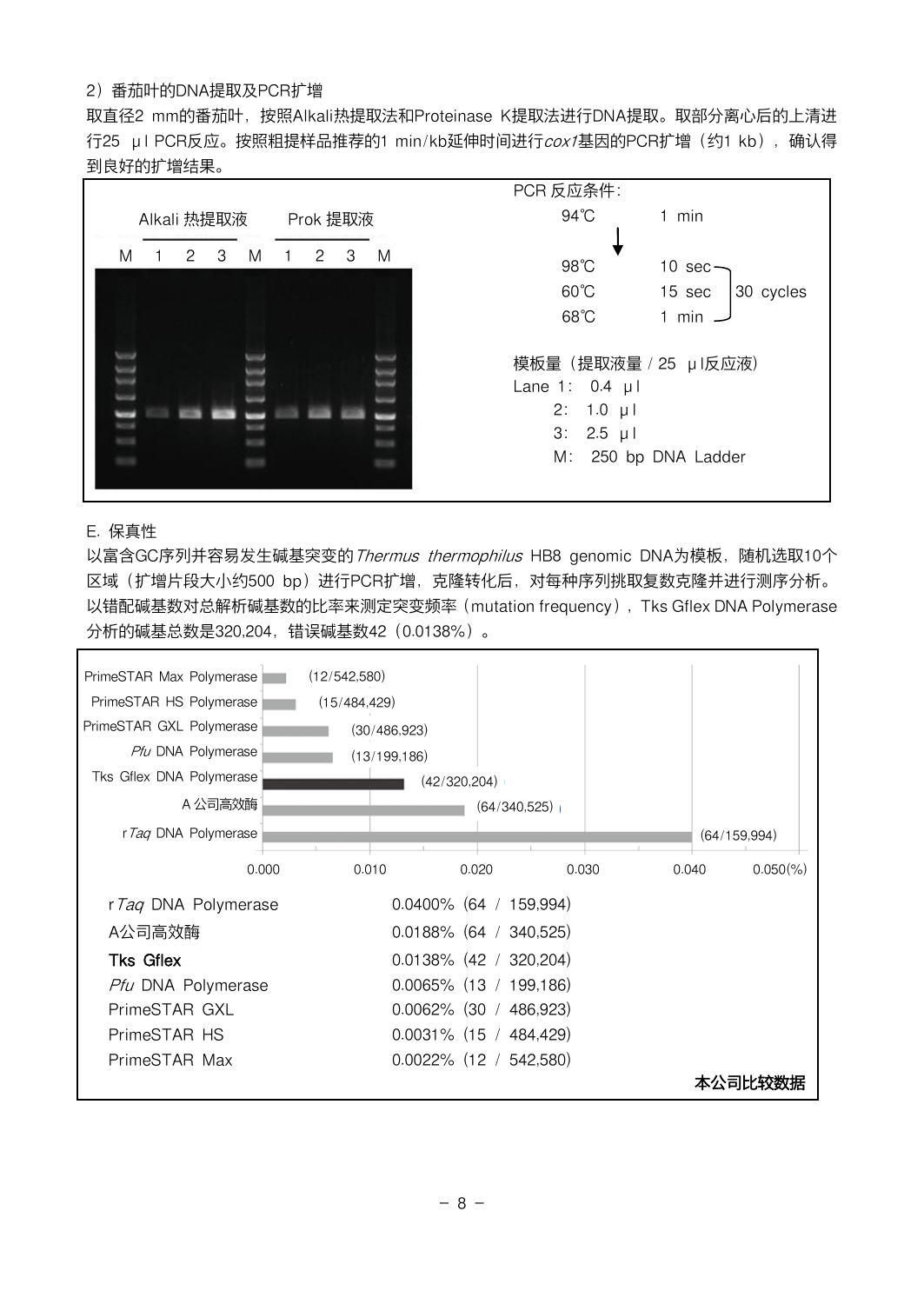#### ● 关联产品

Tks Gflex™ DNA Polymerase Low DNA(Code No. R091A) PrimeSTAR<sup>®</sup> GXL DNA Polymerase (Code No. R050A/B) PrimeSTAR® Max DNA Polymerase(Code No. R045A) PrimeSTAR<sup>®</sup> HS DNA Polymerase (Code No. R010A/B) PrimeSTAR<sup>®</sup> HS (Premix) (Code No. R040A) MightyAmp™ DNA Polymerase Ver.2(Code No. R071A/B) Lysis Buffer for PCR(Code No. 9170A) TaKaRa PCR Thermal Cycler Dice™ Touch (Code No. TP350) TaKaRa PCR Thermal Cycler Dice™ Gradient (Code No. TP600) Mighty Cloning Reagent Set (Blunt end)(Code No. 6027) Mighty TA-cloning Reagent Set for PrimeSTAR<sup>®</sup> (Code No. 6019) NucleoSpin Gel and PCR Clean-up(Code No. 740609.10/.50/.250)

PrimeSTAR is a registered trademarks of Takara Bio Inc.

Tks Gflex, MightyAmp, and Thermal Cycler Dice are trademarks of Takara Bio Inc.

注意

本产品仅供科学研究使用,不能用于人、动物的医疗或诊断程序,不能使用本产品作为食品、化妆品或 家庭用品等。

未经Takara Bio Inc.书面许可授权或批准,不得制造、许诺销售、销售、进口Takara产品,或者使用 Takara产品所有的相关专利及相关商标。

如果您需要其他用途的许可授权,请联络我们,或访问我们网站www.takara-bio.com。

您使用本产品必须遵守产品网页上适用的全部许可要求。阅读、了解并遵守此类声明的所有限制性条款 是您的责任。

所有商标均属于各自商标所有者的财产。某些商标并未在全部行政区注册。

本文件由宝日医生物技术(北京)有限公司翻译制作, 最新版本文件请参考 Takara Bio Inc.网站。为正确 使用 Takara 产品,您应当掌握本产品的相关知识和使用说明。